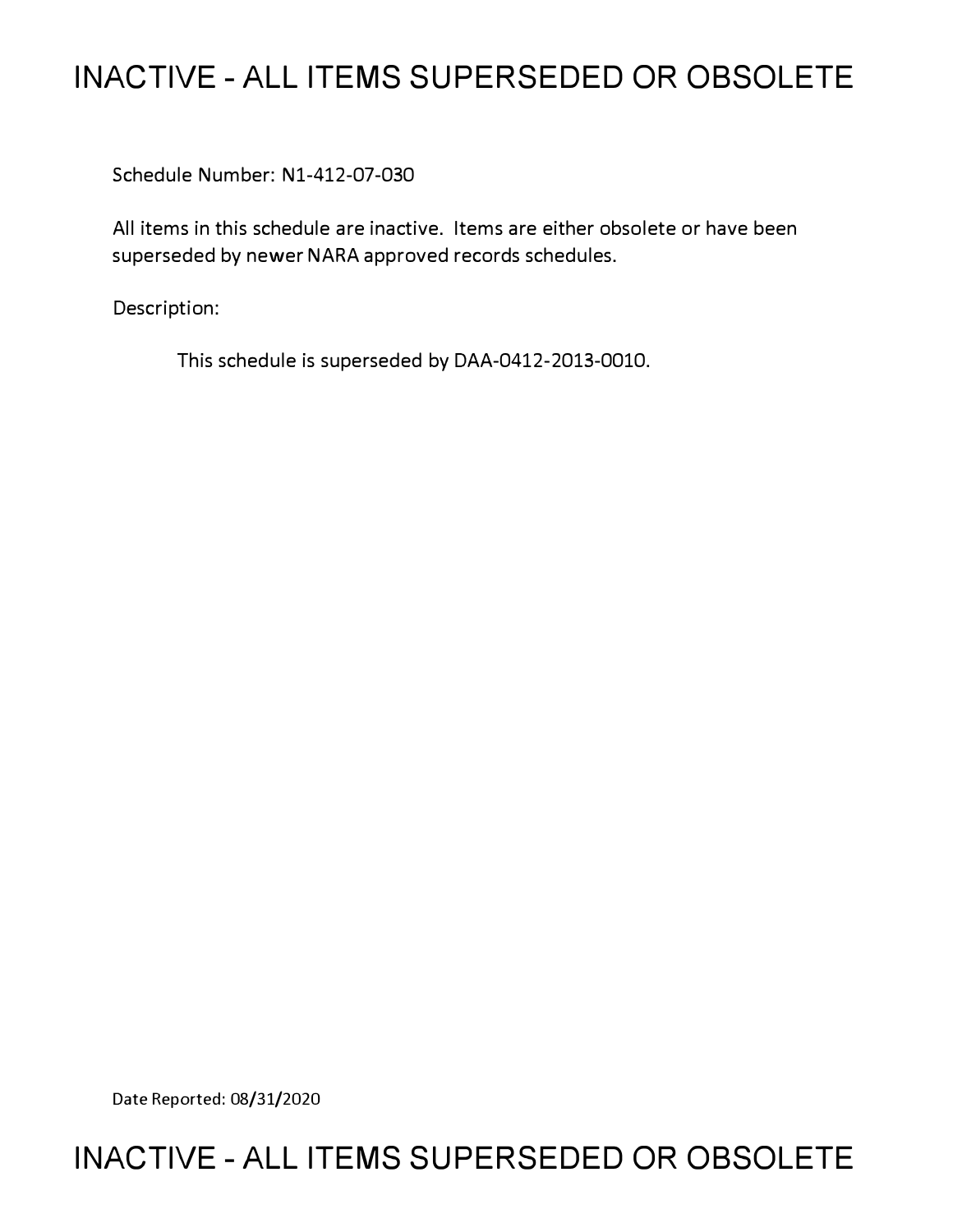| <b>REQUEST FOR RECORDS DISPOSITION AUTHORITY</b>                                                                                                                                                                                                                                                                                                                                                                                                                                                                |                                                 |                     |  | JOB NUMBER N/ - 412-07-30                                                                                                                                                                                                            |  |                                            |  |
|-----------------------------------------------------------------------------------------------------------------------------------------------------------------------------------------------------------------------------------------------------------------------------------------------------------------------------------------------------------------------------------------------------------------------------------------------------------------------------------------------------------------|-------------------------------------------------|---------------------|--|--------------------------------------------------------------------------------------------------------------------------------------------------------------------------------------------------------------------------------------|--|--------------------------------------------|--|
| To: NATIONAL ARCHIVES and RECORDS ADMINISTRATION (NIR)<br>WASHINGTON, DC 20408                                                                                                                                                                                                                                                                                                                                                                                                                                  |                                                 |                     |  | <b>DATE RECEIVED</b><br>$1 - 8 - 2007$                                                                                                                                                                                               |  |                                            |  |
| 1. FROM (Agency or establishment)                                                                                                                                                                                                                                                                                                                                                                                                                                                                               |                                                 |                     |  | NOTIFICATION TO AGENCY                                                                                                                                                                                                               |  |                                            |  |
| U.S. Environmental Protection Agency                                                                                                                                                                                                                                                                                                                                                                                                                                                                            |                                                 |                     |  |                                                                                                                                                                                                                                      |  |                                            |  |
| 2. MAJOR SUBDIVISION                                                                                                                                                                                                                                                                                                                                                                                                                                                                                            |                                                 |                     |  |                                                                                                                                                                                                                                      |  |                                            |  |
| <b>Toxic Substances</b>                                                                                                                                                                                                                                                                                                                                                                                                                                                                                         |                                                 |                     |  | In accordance with the provisions of 44 U.S.C.<br>disposition request,<br>3303a,<br>the<br>including<br>amendments, is approved except for items that may<br>marked Adisposition not approved≅ or<br>be<br>Awithdrawn≅ in column 10. |  |                                            |  |
| <b>3. MINOR SUBDIVISION</b>                                                                                                                                                                                                                                                                                                                                                                                                                                                                                     |                                                 |                     |  |                                                                                                                                                                                                                                      |  |                                            |  |
| Headquarters                                                                                                                                                                                                                                                                                                                                                                                                                                                                                                    |                                                 |                     |  |                                                                                                                                                                                                                                      |  |                                            |  |
|                                                                                                                                                                                                                                                                                                                                                                                                                                                                                                                 | 4. NAME OF PERSON WITH WHOM TO CONFER           | 5. TELEPHONE        |  | <b>DATE</b><br>ARCHIVIST OF THE UNITED STATES<br>1/263<br>Aller Warret -                                                                                                                                                             |  |                                            |  |
| John B. Ellis                                                                                                                                                                                                                                                                                                                                                                                                                                                                                                   |                                                 | 202-566-1643        |  |                                                                                                                                                                                                                                      |  |                                            |  |
| <b>6. AGENCY CERTIFICATION</b><br>I hereby certify that I am authorized to act for this agency in matters pertaining to the disposition of its records and that the records<br>proposed for disposal on the attached <u>page</u> (s) are not now needed for the business of this agency or will not be needed after the<br>retention periods specified; and that written concurrence from the General Accounting Office, under the provisions of Title 8 of the<br>GAO manual for Guidance of Federal Agencies, |                                                 |                     |  |                                                                                                                                                                                                                                      |  |                                            |  |
| is not required;                                                                                                                                                                                                                                                                                                                                                                                                                                                                                                | is attached; or                                 | has been requested. |  |                                                                                                                                                                                                                                      |  |                                            |  |
| <b>DATE</b>                                                                                                                                                                                                                                                                                                                                                                                                                                                                                                     | SIGNATURE OF AGENCY REPRESENTATIVE              |                     |  | <b>TITLE</b>                                                                                                                                                                                                                         |  |                                            |  |
| 12/19/06                                                                                                                                                                                                                                                                                                                                                                                                                                                                                                        | John B. Ellis                                   | B.Sll               |  | <b>Agency Records Officer</b>                                                                                                                                                                                                        |  |                                            |  |
| 7. Item<br>No.                                                                                                                                                                                                                                                                                                                                                                                                                                                                                                  | 8. DESCRIPTION OF ITEM AND PROPOSED DISPOSITION |                     |  | 9. GRS OR SUPERSEDED<br><b>JOB CITATION</b>                                                                                                                                                                                          |  | <b>10. ACTION TAKEN</b><br>(NARA USE ONLY) |  |
|                                                                                                                                                                                                                                                                                                                                                                                                                                                                                                                 | <b>TSCA Section 21 Citizens Petitions</b>       |                     |  | $N1-412-01-7$                                                                                                                                                                                                                        |  |                                            |  |

|         | LC/30/08 copies cent to agency, NOMS, NOME, NOMI, & NR |                     |  |
|---------|--------------------------------------------------------|---------------------|--|
| 115-109 | <b>PREVIOUS EDITION NOT USABLE</b>                     | STANDARD FORM SF 11 |  |

×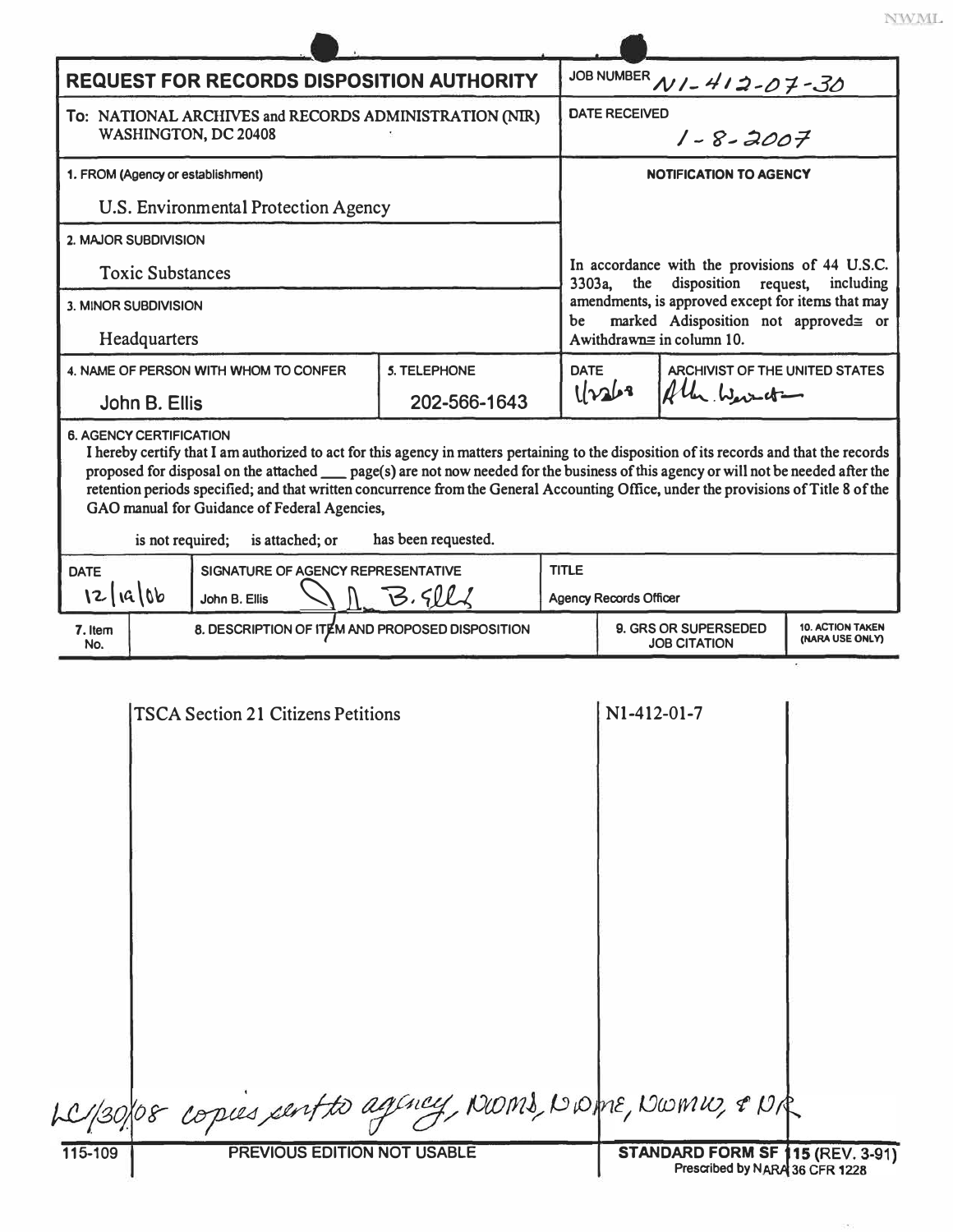**This schedule is in draft. It may be used to retire records, but may not be used to destroy records. If you have any questions, please contact the Records Help Desk.** 

# **EPA Records Schedule 260**

**Status: Draft, 01/31/2008** 

**Title: TSCA Section 21 Citizens Petitions** 

**Program: Toxic Substances** 

**Applicability: Headquarters** 

**Function: I 08-025-06-02 - Manage Toxic Substances** 

#### **NARA Disposal Authority:**

**This schedule authorizes the disposition of the record copy in any media (media neutral), excluding any records already in electronic form. Records designated for permanent retention must be transferred to the National Archives in accordance with NARA standards at the time of transfer.** 

**• Nl-412-07-30** 

#### **Description:**

**Records contain petitions submitted for issuance, amendment, or repeal of a rule under sections 4, 6, or 8, or an order under sections 5(e), 6(b)(l)(A), or 6(b)(l)(B) of the Toxic Substances Control Act, as amended. The records document the Agency's action taken in response to a petition. The Agency must also determine whether to grant or deny the petition and substantiate its decision. The Agency's action could result in an issuance of a new rule, amendment to an existing rule, or a repeal of an existing rule.** 

#### **Disposition Instructions:**

**Item a(l): Record copy- Nonelectronic** 

- **Permanent**
- **Close inactive records 1 year following issuance of the Agency's finding or decision.**
- **Transfer to the National Archives 20 years after file closure. If record is microform, destroy paper after quality assurance is completed.**

**Item a(2): Record copy - Electronic** 

- **Permanent**
- **Close inactive records 1 year following issuance of the Agency's finding or decision.**
- **Transfer to the National Archives** *5* **years after file closure, with any related documentation and**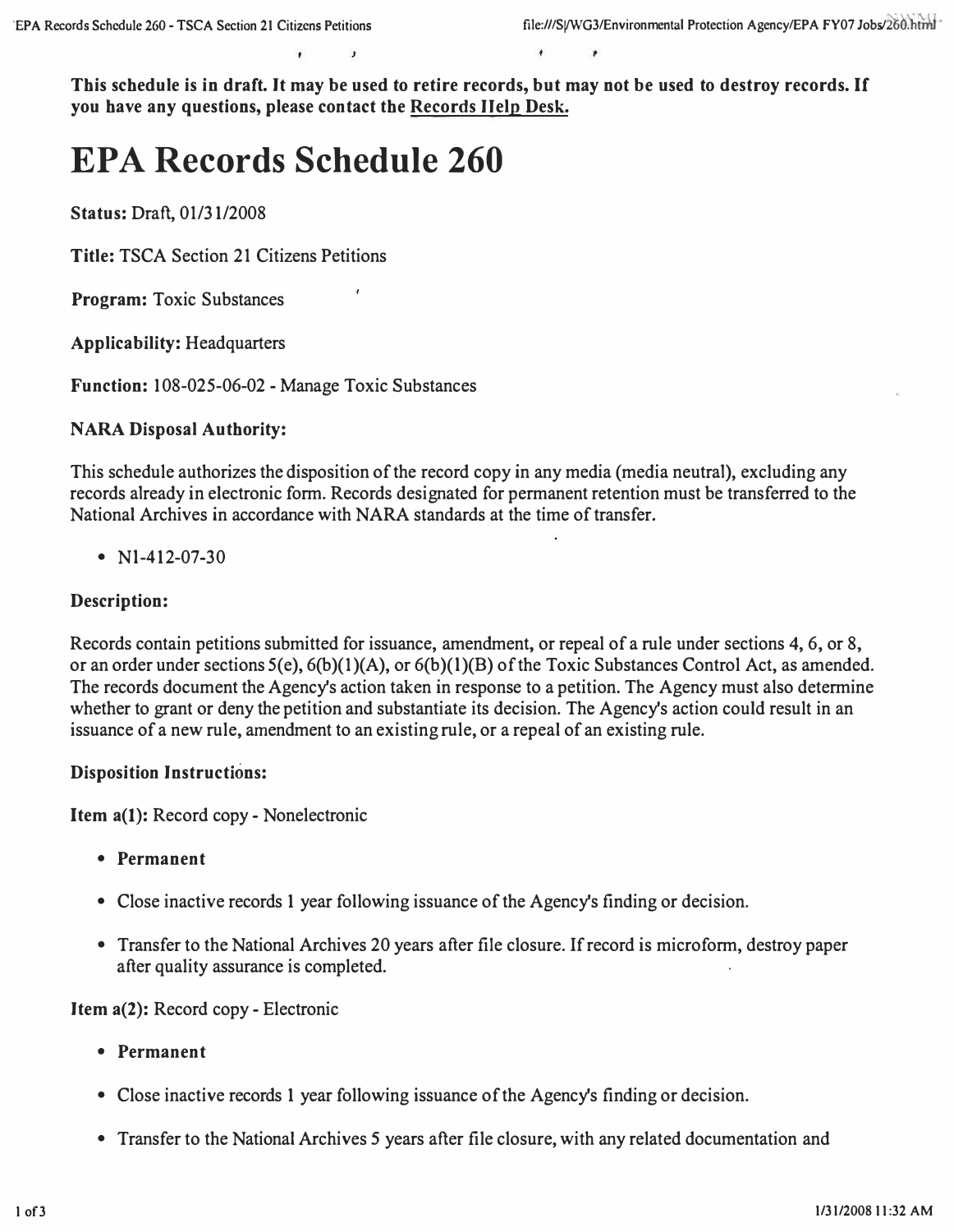**external finding aids, as specified in 36 CFR 1228.270 or standards applicable at the time.** 

**Item a(J): Electronic copy of records transferred to the National Archives** 

- **Disposable**
- **Close file upon transfer to the National Archives.**
- **Delete after electronic record copy is successfully transferred to the National Archives.**

#### **Guidance:**

**The Nonconfidential Information Center (NCIC), the Confidential Information Business Center (CBIC) and the program office are responsible for implementing the disposition and ensuring that a permanent record is maintained. The program office is responsible for the maintenance and disposition of deliberative information not included in the NCIC files.** 

**Records containing sensitive information must be shredded or otherwise definitively destroyed to protect confidentiality.** 

**Micro form copies are to be produced in accordance with standards in 36 CFR 1230.10 and 1230.20.** 

**TSCA petition records are maintained as a separate series ofrecords by NCIC and CBIC. Once the petition file is closed, any subsequent actions resulting from the Agency's decision may be maintained by other offices in one of three different types of files -- administrative, docket, or case and are covered by the applicable schedule. For example: (1) If an Agency decision was to conduct additional tests, the records generated to document this action could be covered under one of several schedules, e.g., EPA 262 for TSCA Section 4 chemical test program results or EPA 372 for TSCA Section 8 information and reporting files. (2) If the Agency's decision is to amend the rule, the documentation created during this process is covered by EPA 149 for regulations, standards, and guidelines or EPA 150 for dockets.** 

#### **Reasons for Disposition:**

**The disposition instructions have been rewritten as media neutral to allow for maintaining the record copy**  in EPA's electronic recordkeeping system. Item b for microformed paper copy was deleted and **incorporated into item a. The retention of the record copy is unchanged.** 

**The following changes were made in the 01/31/2008 version:** 

- Divided item a into three subitems, a(1)-(3).
- Revised the titles of disposition items a(1)-(3).
- **Revised the disposition instruction for item a(3).**

**Item c for electronic copies created with word processing and electronic mail applications deleted 08/18/2006 pursuant to NARA Bulletin 2006-04.** 

#### **Custodians:**

**Office of Prevention, Pesticides, and Toxic Substances, Office of Pollution Prevention and Toxics, Chemical Control Division**